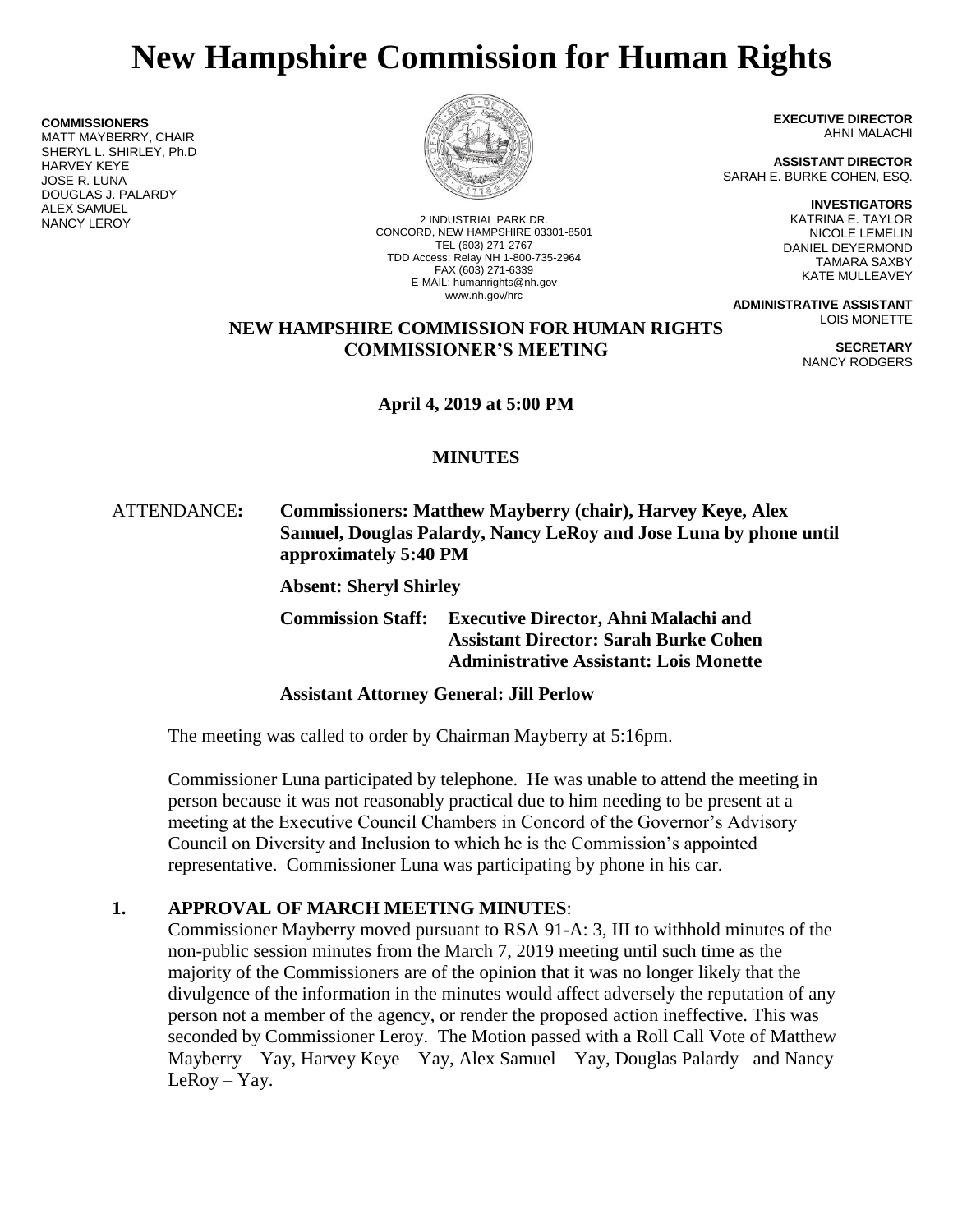Commissioner Samuel moved and Commissioner Leroy seconded to accept the March 7, 2019 minutes with the revisions discussed. Motion carried.

#### **2. OFFICE UPDATES:**

Executive Director Malachi has been notified that the time to present the Commission's State FY 20/21 budget before the Senate Finance Committee is Monday, April 22, 2019 at 11:15 AM. The Department of Justice will present its budget at the Senate Finance Committee on April 23. Executive Director Malachi will confirm if the HRC will be presenting separately or with the Department of Justice.

Executive Director Malachi was informed that the Federal FY 19 budget for the EEOC has been approved and the contract should be sent shortly for signatures. The FFY19 Budget has increased the full credit case reimbursement from \$700.00 per case to 800.00 per case. The FFY19 reimbursement for intake is increasing from \$70.00 per intake waived to the EEOC to \$80.00 per intake.

Executive Director Malachi stated that the National EEOC Conference will be held in San Diego this year in June. Executive Director Malachi and Assistant Director Burke Cohen will be attending. The Annual Fair Housing Conference will be held April  $12<sup>th</sup>$  in Springfield MA. It is one day event this year instead of -2 days in the past. All five investigators will be attending.

Executive Director Malachi and Assistant General Perlow discussed formalizing the appointment of the mediators participating in the Commission's Mediation Program as Volunteer Mediators. Executive Director Malachi presented a current list of Volunteer Mediators to the Commissioners for the Commissioners to appoint. Commissioner Mayberry moved to adopt the volunteer meditator list as presented and appoint those on it as Volunteer Mediators for the Commission. It was seconded by Commissioner Palardy. The Motion carried unanimously.

Executive Director Malachi and Assistant General Perlow suggested a letter of appointment be sent to the mediators, the letter will be drafted and presented to the Commissioners for approval prior to it being sent.

#### **3**. **DIVERSITY AND INCLUSION COUNCIL 2018 REPORT:**

Commissioner Luna updated the Commissioner relative to some of the work of the Diversity and Inclusion Council. He said the Council has been holding concentrated listening sessions in various locations throughout the state. There are to be 3 more concentrated sessions before the final report is created. Once the report is created, a subcommittee of the council will review the report to find issues that can be brought forward for legislation. Another subcommittee will work on the financial costs of the legislation. With this councils work, the state has given the people a platform to bring forth issues and for their voices to be heard.

#### **4. REVIEW OF INVESTIGATOR CASE LOAD:**

Assistant Director Burke Cohen discussed that the two new investigators have a full case load as of today. Assistant Director Burke Cohen reminded the Commissioners that the Investigators are willing to answer any questions they may have when reviewing a case.